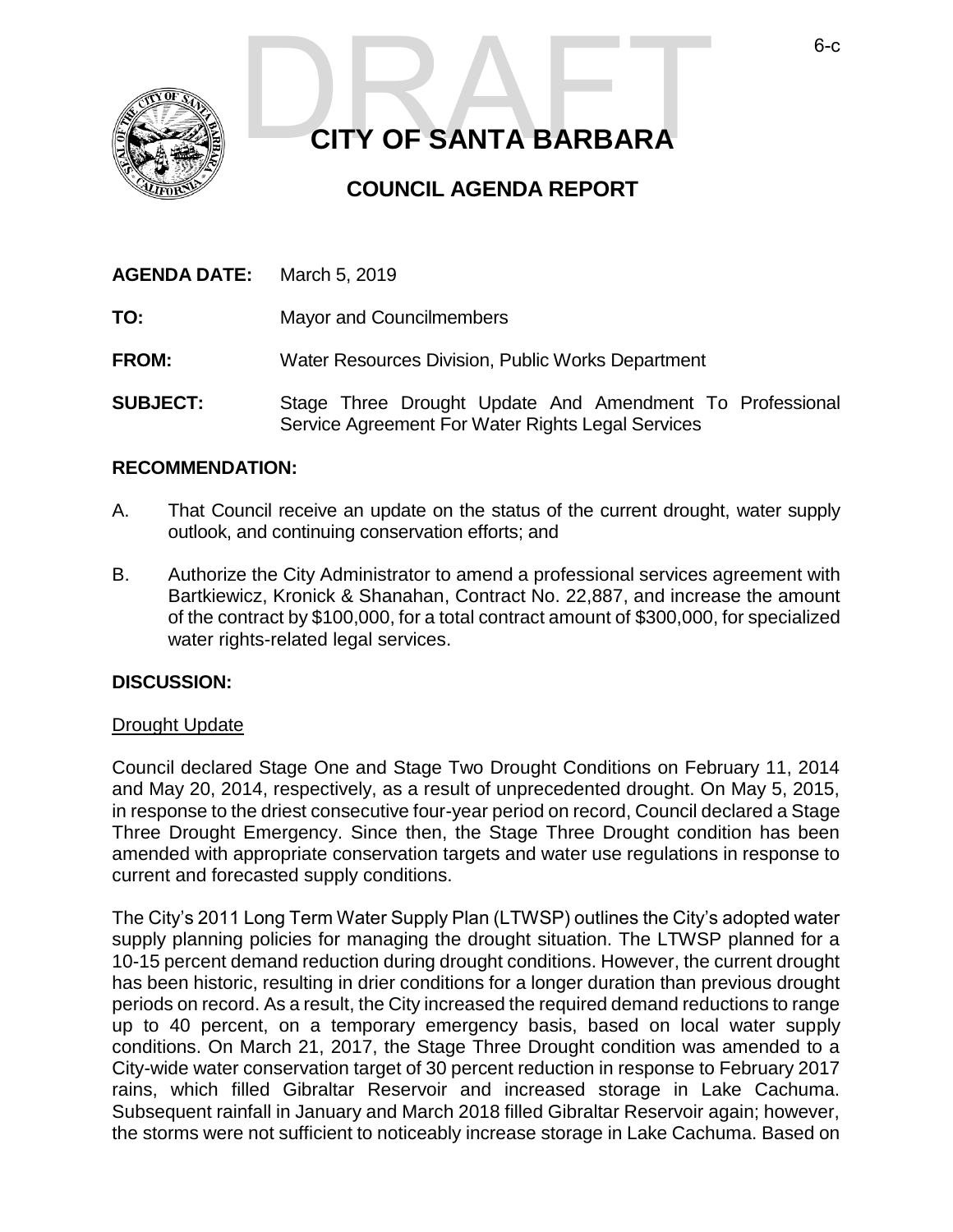Council Agenda Report Stage Three Drought Update And Amendment To Professional Service Agreement For Water Rights Legal Services March 5, 2019 Page 2 a Report<br>
rought Update And Amendment To Professional Service Agreement For<br>
ecasted supply conditions, the 30 percent water conservation target (as

current and forecasted supply conditions, the 30 percent water conservation target (as compared with 2013 pre-drought water demands) remains in effect.

The City recently wrapped up the driest consecutive seven-year period on record. The 2018 water year ended with rainfall well below average, despite the January storm that resulted in the debris flow in Montecito. In accordance with the LTWSP, depleted surface water supplies have been replaced with increased groundwater production, purchases of supplemental imported water, the reactivation of the Charles E. Meyer Desalination Plant in the spring of 2017, and extraordinary water conservation from the community.

This drought update will cover the following items:

- Water Supply Outlook/Weather Forecast
- Water Demands
- Conservation Efforts

#### Water Supply Outlook/Weather Forecast

A new water year began on October 1, 2018, marking the beginning of the eighth water year since Lake Cachuma last spilled in May 2011. Even though the water year officially starts in October, the City typically receives most of its rainfall from January through March. As with every new water year, the City's water supply planning charts have been updated to reflect actual water used during the previous 2018 water year (October 1, 2017–September 30, 2018), and the supply strategy has been extended one additional year, through 2021, for drought planning purposes. The projections show that the City's water demands can be met through 2020, using a combination of water from Lake Cachuma and the State Water Project, water stored in Gibraltar Reservoir, groundwater, desalination, recycled water, and extraordinary conservation that meets or exceeds the 30 percent water conservation target. Additional water shortages are anticipated in 2021, assuming no significant inflow to Gibraltar Reservoir and Lake Cachuma over the next three rainy seasons. Staff will reassess the water supply strategy in the spring of 2019 at the end of the rainy season and adjust conservation targets, as necessary, in order to provide sufficient supply through 2021.

The first major storm of the rainy season, which occurred mid-January, once again filled Gibraltar Reservoir, and the reservoir began spilling on January 17, 2019. That storm, in combination with the next major storm, which occurred at the end of January/early February, resulted in inflows to Lake Cachuma as well. However, much of the water that flowed into Lake Cachuma was allocated to downstream water rights holders, rather than to Lake Cachuma member units, including the City. At the time of writing this Report, Lake Cachuma storage is currently at 44 percent.

The National Oceanic and Atmospheric Administration (NOAA) forecasts a chance of a weak El Niño developing during the winter of 2019. Wetter, warmer weather is typically associated with El Niño events in Southern California. For our region, NOAA's forecast for February through April shows above-average temperatures with an equal chance for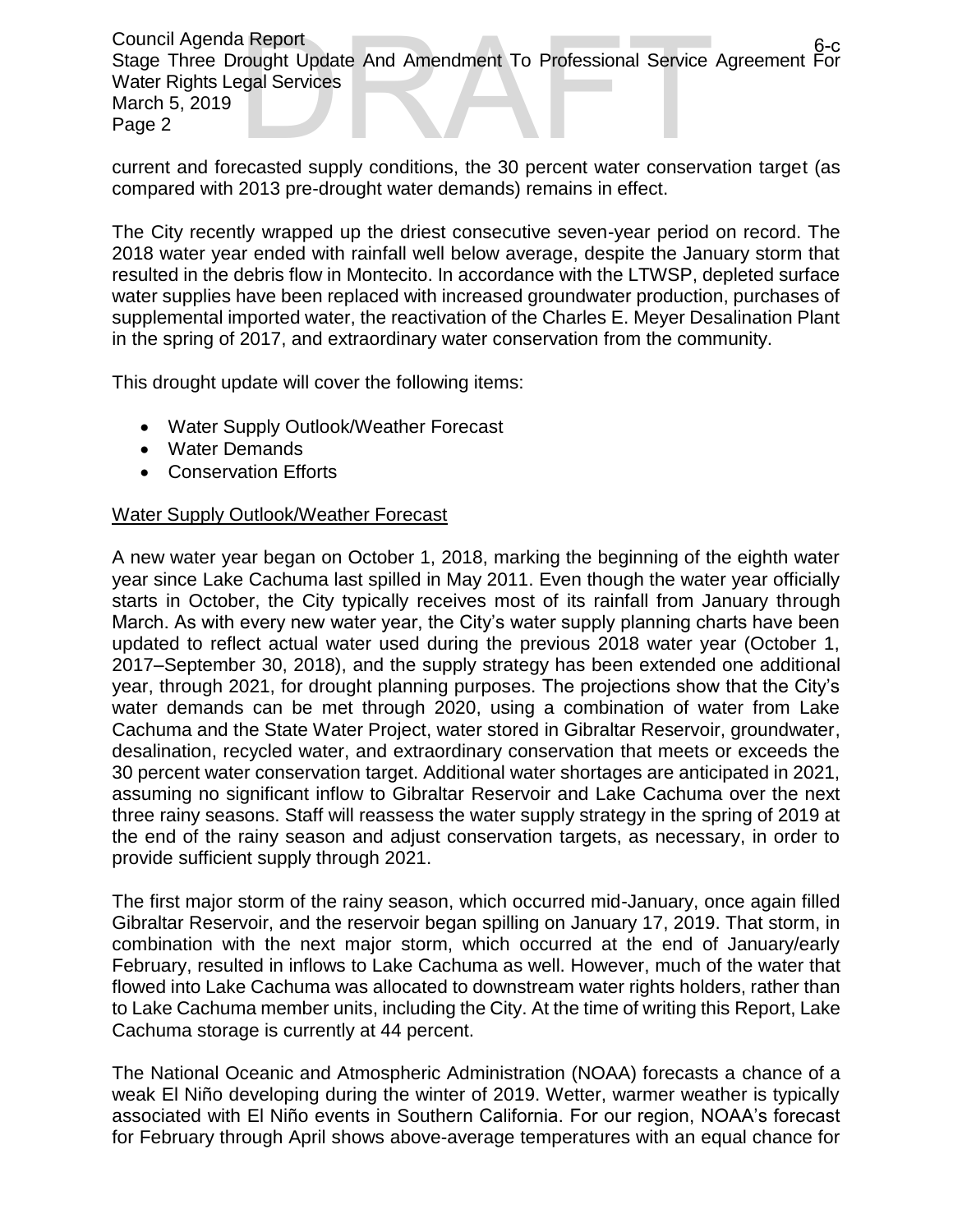Council Agenda Report Stage Three Drought Update And Amendment To Professional Service Agreement For Water Rights Legal Services March 5, 2019 Page 3 a Report<br>
rought Update And Amendment To Professional Service Agreement For<br>
egal Services<br>
v-average precipitation. Given the unpredictable nature of FI Niño and La

above- or below-average precipitation. Given the unpredictable nature of El Niño and La Niña events, and the unprecedented nature of the current drought situation, the City is planning for continued drought conditions.

### Water Demands

City-wide water demands during the drought have been below 10,000 acre-feet per year (AFY), compared with 14,600 AFY in 2013 (pre-drought) and 16,000 AFY in the 1980s (prior to the City's Water Conservation Program). Recent demands match the City's water use in 1958, when the population was only half of what it is today. The declining water use since the late 1980s is attributed to the City's long-term ongoing conservation programs, efficient plumbing codes, landscape design standards, and extraordinary conservation efforts during drought periods. Regarding demands from new development, new annual demands have averaged 26 AFY, which represents approximately 0.27 percent of the City's current total water demand and is below the anticipated demand of approximately 40 AFY annually in the City's General Plan Final Environmental Impact Report. Therefore, demand from new development continues to represent a minor impact on water supplies. The demand estimate is based on information provided in the General Plan Update Final Environmental Impact Report and City data on development over the last ten years. More information on water demands can be found at [www.SantaBarbaraCA.gov/Drought.](http://www.santabarbaraca.gov/Drought)

## Conservation Efforts

The City's water conservation reduction for the month of January was 26 percent, and the 12-month running average water conservation reduction at the end of January 2019 was 29 percent, compared to 2013 water demands. Conservation is measured based on the City's water production meters (not retail customer meters used for water billing). This approach is consistent with state reporting requirements for conservation, since production meters account for overall water loss occurring in the system. As part of the City's ongoing meter replacement program, several production meters were replaced in March and April 2018. Analysis conducted by staff indicates that while metered sales have remained consistent during the drought, the new production meters are registering greater production, reducing the City's water conservation percentage compared with previous years.

#### Legal Services

The City has required support from special counsel in water rights issues associated with water transfers, groundwater management, water rights from the Santa Ynez River and its tributaries, and related matters. The City has an existing Agreement No. 22,887 with Bartkiewicz, Kronick & Shanahan (BKS), which has specialized knowledge of the City's water issues. The original 2008 agreement with BKS was for \$100,000, and was later amended in 2014 to increase the contract amount by \$100,000 (for a total of \$200,000) in response to additional drought-related matters. Approximately \$53,000 remains in the existing contract. With the concurrence of the City Attorney, staff is requesting to increase